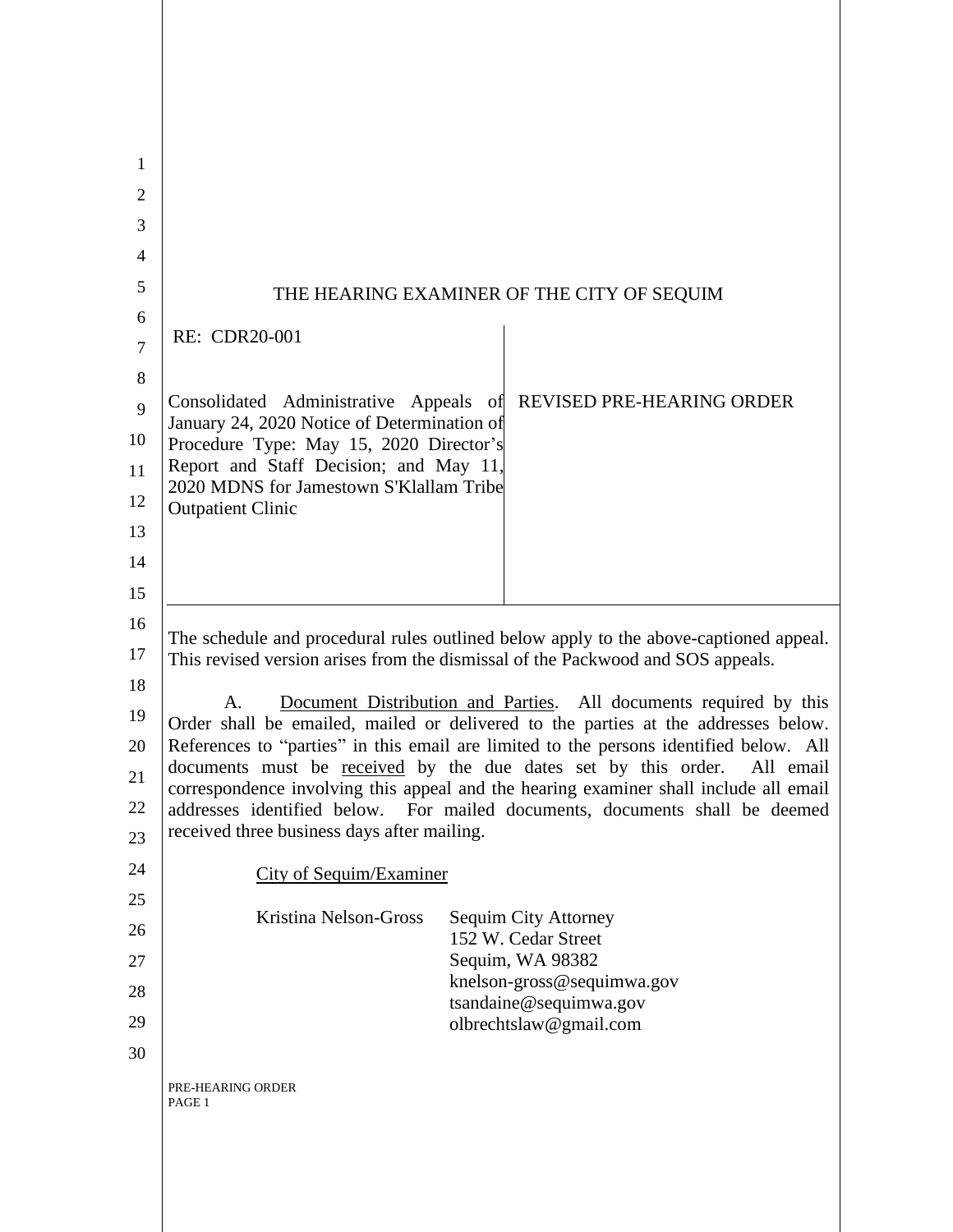| 1  |                                                                                                                                                                                      |                                                                                                                                                                                    |  |
|----|--------------------------------------------------------------------------------------------------------------------------------------------------------------------------------------|------------------------------------------------------------------------------------------------------------------------------------------------------------------------------------|--|
| 2  | Jamestown S'Klallam                                                                                                                                                                  |                                                                                                                                                                                    |  |
| 3  | Andy Murphy                                                                                                                                                                          | Miller Nash Graham & Dunn                                                                                                                                                          |  |
| 4  |                                                                                                                                                                                      | Pier 70                                                                                                                                                                            |  |
| 5  |                                                                                                                                                                                      | 2801 Alaska Way, Suite 300<br>Seattle, WA 98121                                                                                                                                    |  |
| 6  |                                                                                                                                                                                      | andy.murphy@millernash.com                                                                                                                                                         |  |
| 7  |                                                                                                                                                                                      | leanne.bremer@millernash.com                                                                                                                                                       |  |
| 8  | <b>B.</b>                                                                                                                                                                            | Hearing Date. The appeal hearing is set for November 16, 2020, starting                                                                                                            |  |
| 9  | at 9:00 am each day. The hearing will be held virtually, made accessible to all parties                                                                                              |                                                                                                                                                                                    |  |
| 10 | and will be hosted by the City of Sequim.                                                                                                                                            |                                                                                                                                                                                    |  |
| 11 | C.                                                                                                                                                                                   | <b>Exhibit and Witness Lists.</b> The parties are required to exchange witness                                                                                                     |  |
| 12 |                                                                                                                                                                                      | and exhibit lists per the schedule below. Witness lists should include a summary of the<br>testimony to be provided by each witness along with a general estimate on the length of |  |
| 13 | the testimony. The time estimates are just for scheduling purposes. Witnesses will not                                                                                               |                                                                                                                                                                                    |  |
| 14 | be bound to the estimates. The exhibit lists shall list any documents, recordings, videos<br>or photographs that the parties intend on presenting at the appeal hearing. No exhibits |                                                                                                                                                                                    |  |
| 15 | or witness testimony beyond those identified in the witness and exhibit lists will be                                                                                                |                                                                                                                                                                                    |  |
| 16 | admitted unless necessary for reasonably unanticipated rebuttal or for other good cause.                                                                                             |                                                                                                                                                                                    |  |
| 17 | <b>Exhibits must be exchanged contemporaneously with the initial and rebuttal</b><br>exhibit lists and may be distributed by email. Documents posted on the City's                   |                                                                                                                                                                                    |  |
| 18 | website under "Current Projects" at https://www.sequimwa.gov/471/Current-Projects                                                                                                    |                                                                                                                                                                                    |  |
| 19 |                                                                                                                                                                                      | need not be exchanged if they are referenced as posted at the website in the exhibit lists.                                                                                        |  |
| 20 | D.                                                                                                                                                                                   | Hearing Format. Order of presentation is as follows:                                                                                                                               |  |
| 21 | Murphy<br>a.                                                                                                                                                                         |                                                                                                                                                                                    |  |
| 22 | b.                                                                                                                                                                                   | Nelson-Gross                                                                                                                                                                       |  |
| 23 | $\mathbf{c}$ .                                                                                                                                                                       | <b>Public Comment</b>                                                                                                                                                              |  |
| 24 | 1.<br>ii.                                                                                                                                                                            | General (nonexpert) comments<br>Expert testimony                                                                                                                                   |  |
| 25 | d.                                                                                                                                                                                   | <b>Nelson-Gross Rebuttal</b>                                                                                                                                                       |  |
| 26 | e.                                                                                                                                                                                   | Murphy Rebuttal                                                                                                                                                                    |  |
| 27 | Ε.                                                                                                                                                                                   | Cross-Examination. All expert witnesses and City and Tribe witnesses                                                                                                               |  |
| 28 | who present live testimony will be subject to cross-examination at the completion of                                                                                                 |                                                                                                                                                                                    |  |
| 29 | each witnesses testimony. Declarations and other documents that would qualify as<br>testimony are admissible without a right of cross-examination unless a right to cross-           |                                                                                                                                                                                    |  |
| 30 | examine is asserted by email to the parties within three calendar days of when the                                                                                                   |                                                                                                                                                                                    |  |
|    | PRE-HEARING ORDER<br>PAGE 2                                                                                                                                                          |                                                                                                                                                                                    |  |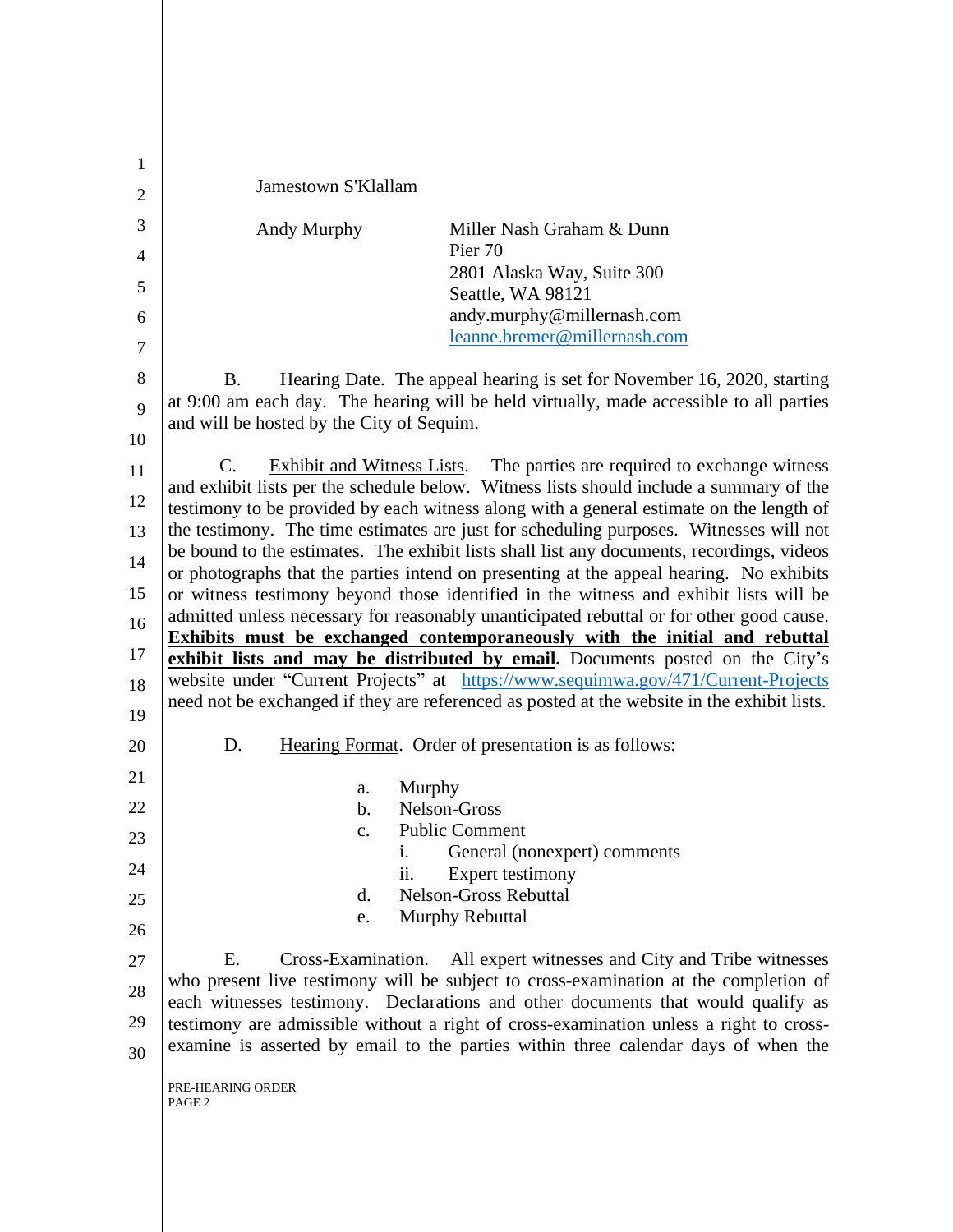1 document is disclosed in the witness and exhibit lists. Documents qualify as testimony if the substantive content was prepared specifically for the appeal.

2

3 4 5 6 7 8 The attorneys representing Packwood and SOS are authorized to conduct crossexamination of City and Tribe experts if they accept this role by email to the parties by October 23, 2020. Other persons may also directly participate in cross-examination if a written request is submitted to the parties by 5:00 pm, November 2, 2020 and the persons represented would qualify for intervention as determined by the examiner under CR 24. The general public may also send cross-examination questions of expert witnesses during the hearing via Zoom chat and the examiner will ask the experts those questions that are pertinent to the grounds of appeal.

9

10 11 12 13 14 15 16 F. Public Participation. Public comments shall be limited to three minutes during the appeal hearing. The Examiner may increase this time limit to five minutes if it appears that there will be less than 36 speakers from the public. Expert testimony presented by the public that is relevant to the Tribe's appeal and stipulated settlement agreement may exceed this time limit if the name of the expert(s), qualifications, estimated length of testimony and content of the testimony are presented a week in advance of the hearing. Expert testimony may be excluded by the examiner if it is irrelevant, duplicative or its probative value is outweighed by the time necessary for presentation. In assessing whether proposed expert testimony is duplicative, priority will be given to the earliest proposed expert testimony.

17 A witness qualified as an expert by knowledge, skill, experience, training, or education as outlined in ER 702.

18 19 Written comments may also be submitted by members of the public if received by the City a week in advance of the hearing.

20 Details on how public written comments and expert testimony are to be submitted will be provided by the examiner as part of the public notice for the hearing.

- 21 22 G. Schedule. The following schedule applies with all documents due at 11:59 pm of the specified due dates:
- 23 24 25 26 10/23/20 SOS and Packwood election for direct cross of Tribe/City experts 11/2/20 City and Tribe Witness and Exhibit Lists (along with exhibits). Requests for direct cross-examination (see par. F).
- 27 11/4/20 City/Tribe objections to requests for direct cross-examination.
- 28 11/9/20 Public written comments and expert witness info due by 5pm.
- 30 11/10/20 City and Tribe objections to public written comments and experts due.

PRE-HEARING ORDER PAGE 3

29